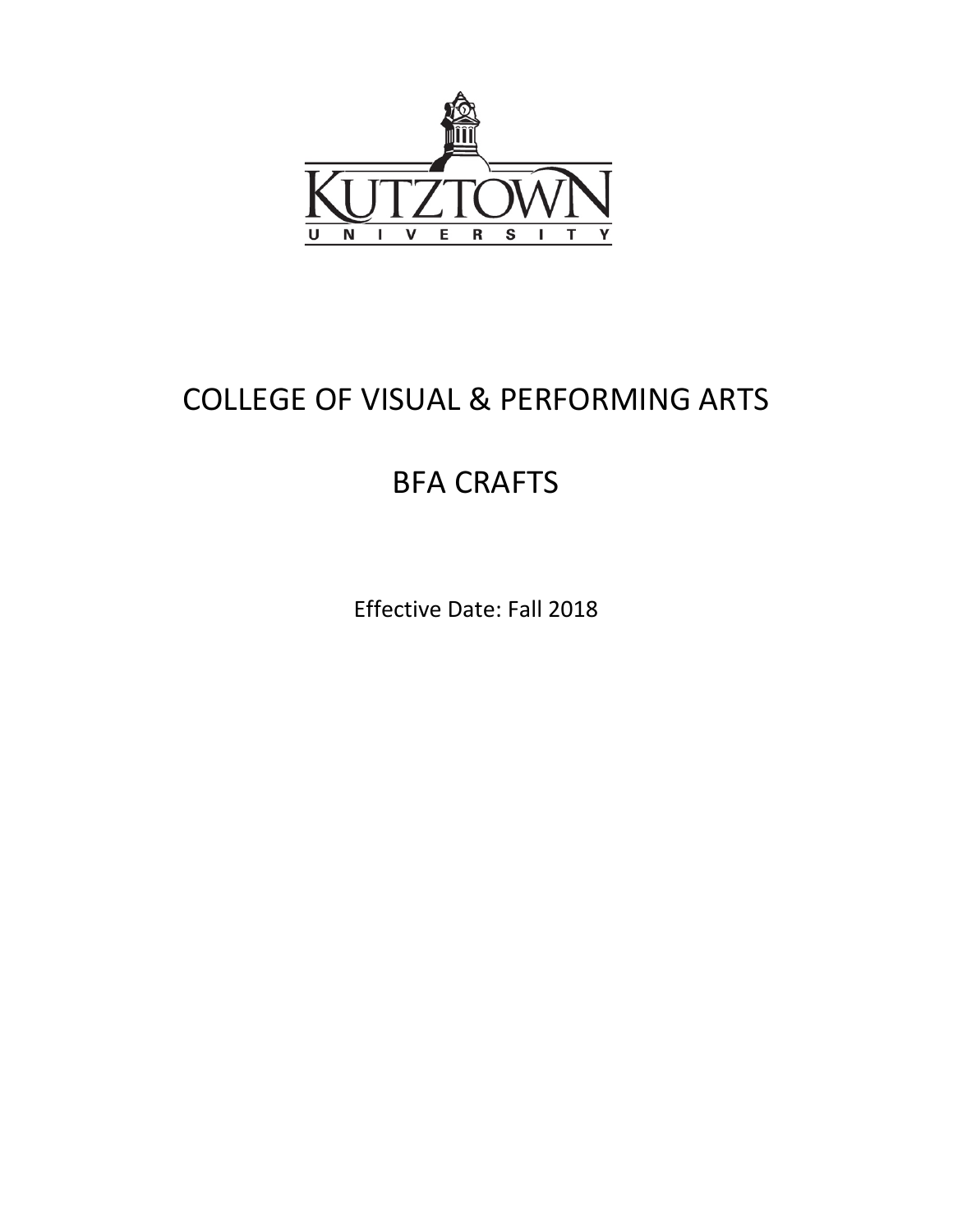| <b>NAME</b><br>EFFECTIVE DATE FALL 2018<br>GENERAL EDUCATION VERSION 2188                                                      |                  | KUTZTOW                                                                                                                                                                                                                     |                                   |                 |           |
|--------------------------------------------------------------------------------------------------------------------------------|------------------|-----------------------------------------------------------------------------------------------------------------------------------------------------------------------------------------------------------------------------|-----------------------------------|-----------------|-----------|
| DEGREE REQUIREMENTS<br><b>GENERAL EDUCATION</b>                                                                                |                  | S<br>N<br>E<br>R                                                                                                                                                                                                            |                                   |                 |           |
| <b>Student Learning Outcomes (SLO)</b>                                                                                         |                  | <b>First Year Seminar:</b><br><b>Discovering College</b>                                                                                                                                                                    | <b>CREDITS</b><br><b>REQUIRED</b> |                 | 3         |
| Upon completion of the requirements                                                                                            |                  | THESE COURSES MEET SLO <b>3</b> & <b>0</b>                                                                                                                                                                                  | <b>CREDITS</b><br><b>EARNED:</b>  |                 |           |
| for the General Education Program,<br>students will be able to:                                                                | <b>FYS 100</b>   | <b>COURSE NUMBER</b><br><b>COURSE NAME</b><br><b>First Year Seminar</b>                                                                                                                                                     |                                   | GR              | <b>CR</b> |
| Communicate clearly and effectively orally                                                                                     |                  | TRANSFER STUDENTS TRANSFERRING 30 CREDITS OR MORE AND NOT TRANSFERRING AN FYS OR FYE COURSE                                                                                                                                 |                                   |                 |           |
| and in writing.                                                                                                                |                  | MAY SELECT ANY APPROVED GENERAL EDUCATION COURSE TO MEET THEIR FYS REQUIREMENT.<br><b>TRANSFER ELECTIVE:</b>                                                                                                                |                                   |                 |           |
| 2 apply scientific and quantitative reasoning to<br>solve problems and increase knowledge.                                     |                  |                                                                                                                                                                                                                             |                                   |                 |           |
| <b>O</b> apply skills in critical analysis and reasoning                                                                       |                  | <b>Communicating With</b><br><b>And About the World</b>                                                                                                                                                                     | <b>CREDITS</b>                    | <b>REQUIRED</b> | 12        |
| for the interpretation of data.                                                                                                |                  | THESE COURSES MEET SLO <b>(D</b> & <b>(B</b>                                                                                                                                                                                | <b>CREDITS</b><br><b>EARNED:</b>  |                 |           |
| <b>O</b> engage critically with creative or artistic works.                                                                    |                  | <b>COURSE NAME</b><br><b>COURSE NUMBER</b>                                                                                                                                                                                  |                                   | GR              | <b>CR</b> |
|                                                                                                                                | CMP <sub>1</sub> | <b>COMPOSITION 100 LEVEL</b>                                                                                                                                                                                                |                                   |                 |           |
| <b>O</b> demonstrate the ability to retrieve, interpret,<br>evaluate, and use information.                                     |                  | <b>COMPOSITION 200 LEVEL</b><br>CMP 2                                                                                                                                                                                       |                                   |                 |           |
|                                                                                                                                | <b>SPEAKING</b>  |                                                                                                                                                                                                                             |                                   |                 |           |
|                                                                                                                                |                  |                                                                                                                                                                                                                             |                                   |                 |           |
| <b>6</b> analyze the role of values, ethics, diversity,<br>and multiple perspectives in local<br>and global society.           | 3<br>4           | ANY WRITING (A2) OR SPEAKING COURSE (A3) OR FROM THE APPROVED LIST                                                                                                                                                          |                                   |                 |           |
| <b>O</b> demonstrate an understanding of various<br>models for the development of<br>the whole person.                         |                  | COURSES IN CATEGORIES B, C & D MUST BE TAKEN OUTSIDE THE STUDENT'S MAJOR.<br>THE MAJOR IS DEFINED AS THE PREFIX THAT IDENTIFIES THE MAJOR.<br>CONCOMITANT REQUIREMENTS MAY BE TAKEN TO MEET GENERAL EDUCATION REQUIREMENTS. |                                   |                 |           |
| <b>O</b> explore concepts, ideas, and methods<br>from a variety of disciplines.                                                |                  | <b>Understanding</b><br><b>Self &amp; Others</b>                                                                                                                                                                            | <b>CREDITS</b>                    | <b>REQUIRED</b> | 9         |
|                                                                                                                                |                  | THESE COURSES MEET SLO <sup>8</sup> & <sup>0</sup>                                                                                                                                                                          | <b>CREDITS</b><br><b>EARNED:</b>  |                 |           |
|                                                                                                                                |                  | <b>COURSE NUMBER</b><br><b>COURSE NAME</b>                                                                                                                                                                                  |                                   | $_{GR}$         | CR.       |
| Use this checksheet to plan your degree program. Meet every                                                                    |                  |                                                                                                                                                                                                                             |                                   |                 |           |
| semester with your academic advisor to be sure that you are<br>taking courses that are required to attain the degree you are   | 2                |                                                                                                                                                                                                                             |                                   |                 |           |
| seeking. Discuss your goals and choose courses that will help you                                                              | 3                |                                                                                                                                                                                                                             |                                   |                 |           |
| to attain them. Get the most out of your education by taking<br>advantage of everything that Kutztown University has to offer. |                  | <b>Understanding</b>                                                                                                                                                                                                        |                                   | CREDITS 9-12    |           |
|                                                                                                                                |                  | <b>Science &amp; Technology</b>                                                                                                                                                                                             | <b>CREDITS</b>                    |                 |           |
|                                                                                                                                |                  | THESE COURSES MEET SLO @ & <sup>@</sup><br><b>COURSE NAME</b><br><b>COURSE NUMBER</b>                                                                                                                                       | <b>EARNED:</b>                    | GR              | CR        |
|                                                                                                                                |                  | <b>SCIENTIFIC INQUIRY</b>                                                                                                                                                                                                   |                                   |                 |           |
|                                                                                                                                |                  | QUANTITATIVE REASONING                                                                                                                                                                                                      |                                   |                 |           |
|                                                                                                                                | 3                | ANY COURSE APPROVED FOR C1 OR C2                                                                                                                                                                                            |                                   |                 |           |
|                                                                                                                                |                  | <b>Understanding &amp;</b>                                                                                                                                                                                                  | <b>CREDITS</b>                    | <b>REQUIRED</b> | 9         |
|                                                                                                                                |                  | <b>Creating Ideas</b>                                                                                                                                                                                                       | <b>CREDITS</b><br><b>EARNED:</b>  |                 |           |
| <b>TOTAL GENERAL EDUCATION CREDITS 42-45</b>                                                                                   |                  | THESE COURSES MEET SLO @ & @<br><b>COURSE NAME</b><br><b>COURSE NUMBER</b>                                                                                                                                                  |                                   | GR              | СR        |
| FIND A FULL EXPLANATION                                                                                                        |                  |                                                                                                                                                                                                                             |                                   |                 |           |
| OF THE GENERAL EDUCATION                                                                                                       | $\mathbf{z}$     |                                                                                                                                                                                                                             |                                   |                 |           |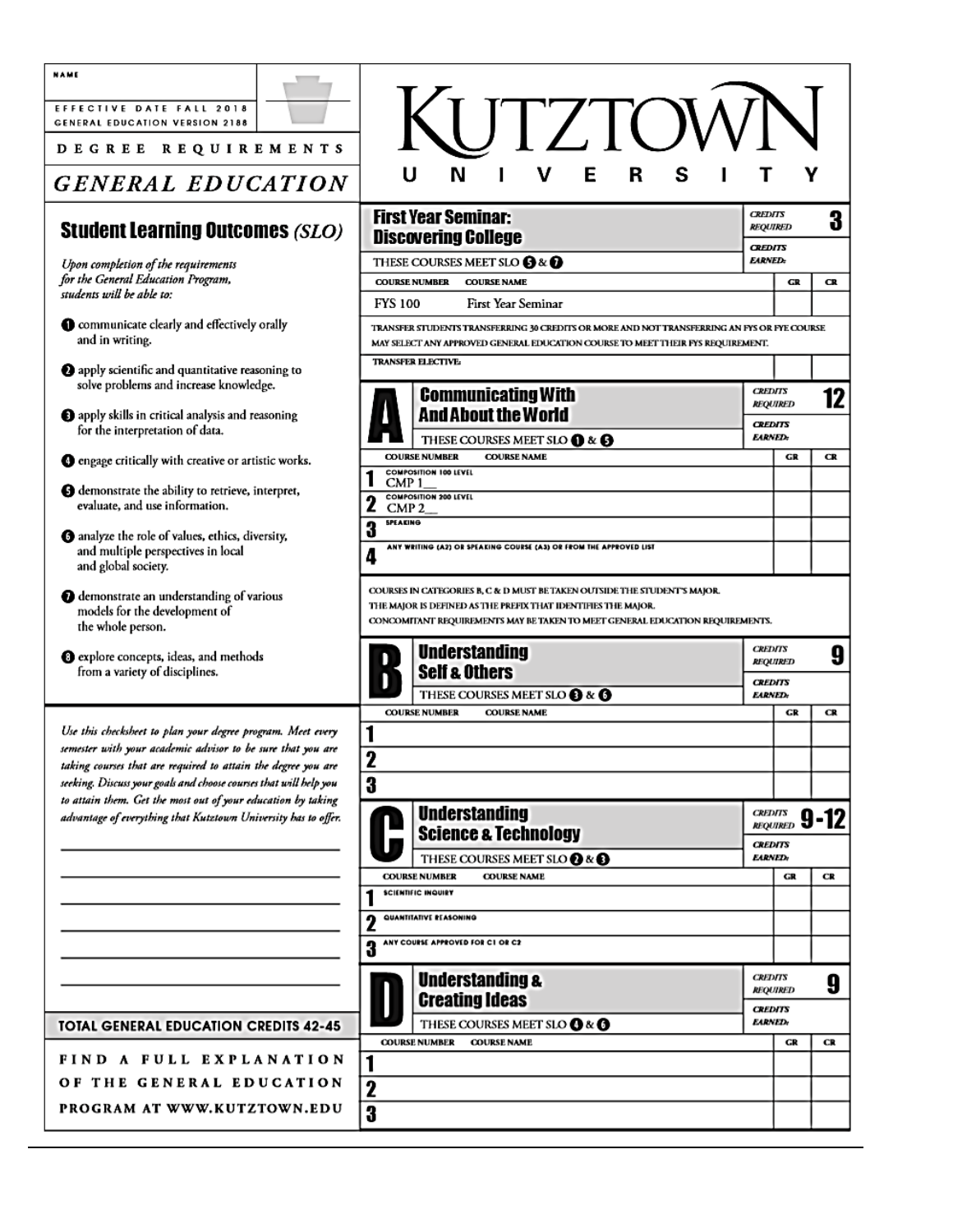PROGRAM NUMBER **UVPACFT** EFFECTIVE DATE FALL 2018

VERSION NUMBER

#### COLLEGE OF VISUAL AND PERFORMING ARTS

## Crafts

*BACHELOR OF FINE ARTS*

**Foundation**  COURSE COURSE AND COURSE AND COURSE AND COURSE AND COURSE AND COURSE AND COURSE AND COURSE AND COURSE AND COUR FAR 015: DRAWING I 3 ART 031: 2D DESIGN 3 FAR 016: DRAWING II 3 ART 032: 3D DESIGN 3 CDE 010: DIGITAL FOUNDATION 3 **TOTAL CREDITS 15**

| <b>Art Studios</b>                             |           |              |  |  |  |
|------------------------------------------------|-----------|--------------|--|--|--|
| <b>COURSE</b>                                  | <b>CR</b> | <b>GRADE</b> |  |  |  |
| ART 171: Computer Aided Modeling and Rendering | 3         |              |  |  |  |
| FAR 161 or 162 : Photography 1                 | 3         |              |  |  |  |
| CFT 121 : Ceramics                             | 3         |              |  |  |  |
| CFT 131 or 141 : Textiles                      | 3         |              |  |  |  |
| CFT 151: Wood                                  | 3         |              |  |  |  |
| CFT 161: Fine Metals                           | 3         |              |  |  |  |
| <b>TOTAL CREDITS</b><br>18                     |           |              |  |  |  |

| Crafts Studios : Area of Specialization: in Ceramics, Textiles, or Fine Metals |           |              |  |  |  |
|--------------------------------------------------------------------------------|-----------|--------------|--|--|--|
| <b>COURSE</b>                                                                  | <b>CR</b> | <b>GRADE</b> |  |  |  |
| CFT 3X1 : Studio 1                                                             | 3         |              |  |  |  |
| CFT 3X2 : Studio 2                                                             | 3         |              |  |  |  |
| CFT 3X3 : Studio 3                                                             | 3         |              |  |  |  |
| CFT 3X4 : Studio 4                                                             | 3         |              |  |  |  |
| CFT 3X5 : Studio 5                                                             | 3         |              |  |  |  |
| <b>TOTAL CREDITS</b><br>15                                                     |           |              |  |  |  |

\* = THIS COURSE IS ALSO A DIRECTED GENERAL EDUCATION COURSE ARC 261 Survey of Craft and CFT 381 Professional Practices: Entrepreneurial

Studies are offered every other year. CFT 110 Craft Design cannot be taken as an Additional Crafts Selection CFT 271 3D Prototyping can be taken as an Additional Crafts Selection

*Admission to CRAFTS: All students are required to submit a portfolio of work for entry into the CRAFTS Program. Please speak to the department secretary for instructions .*



### REQUIRE GENERAL EDUCATION CREDITS 42-45 PROGRAM CREDITS **78** TOTAL CREDITS 120

| Crafts Studios: Additional Crafts Studio Selections: in Ceramics, Textiles, or<br><b>Fine Metals</b> |    |           |              |  |  |
|------------------------------------------------------------------------------------------------------|----|-----------|--------------|--|--|
| <b>COURSE</b>                                                                                        |    | <b>CR</b> | <b>GRADE</b> |  |  |
|                                                                                                      |    | 3         |              |  |  |
|                                                                                                      |    | 3         |              |  |  |
|                                                                                                      |    | 3         |              |  |  |
| <b>TOTAL CREDITS</b>                                                                                 | 9  |           |              |  |  |
| <b>Visual Art Studies</b>                                                                            |    |           |              |  |  |
| <b>COURSE</b>                                                                                        |    | <b>CR</b> | <b>GRADE</b> |  |  |
| * ARH 124: Intro to Western Art I                                                                    |    | 3         |              |  |  |
| * ARH 125: Intro to Western Art II                                                                   |    | 3         |              |  |  |
| * ARH Any Art History Elective                                                                       |    | 3         |              |  |  |
| ARC 241: Color                                                                                       |    | 3         |              |  |  |
| ARC 261: Survey of Crafts                                                                            |    | 3         |              |  |  |
| CFT 381: Professional Practices: Entrepreneurial Studies                                             |    | 3         |              |  |  |
| <b>TOTAL CREDITS</b>                                                                                 | 18 |           |              |  |  |

| Open Art Electives: Any art course within the Visual Arts areas with APD, ARC, ARH,<br>ART, ARU, CDE, CDH, CFT, FAR, or FAS prefixes (excluding ART 010) |           |              |  |  |
|----------------------------------------------------------------------------------------------------------------------------------------------------------|-----------|--------------|--|--|
| <b>COURSE</b>                                                                                                                                            | <b>CR</b> | <b>GRADE</b> |  |  |
|                                                                                                                                                          | 3         |              |  |  |
|                                                                                                                                                          | 3         |              |  |  |
|                                                                                                                                                          | 3         |              |  |  |
|                                                                                                                                                          | 3         |              |  |  |
| <b>TOTAL CREDITS</b><br>12                                                                                                                               |           |              |  |  |

| Directed General Education Courses THESE ARE GEN ED COURSES THAT ARE ALSO<br>PART OF THE CRAFTS PROGRAM. IF YOU DO NOT TAKE THESE COURSES TO FULFILL YOUR GENERAL<br>EDUCATION REQUIREMENTS. YOU MAY NEED AS MANY AS 129 CREDITS TO FINISH THIS DEGREE. |   |           |                 |  |  |
|---------------------------------------------------------------------------------------------------------------------------------------------------------------------------------------------------------------------------------------------------------|---|-----------|-----------------|--|--|
| <b>COURSE</b>                                                                                                                                                                                                                                           | √ | <b>CR</b> | <b>CATEGORY</b> |  |  |
| ARH 124 : Intro to Western Art I                                                                                                                                                                                                                        |   | 3         |                 |  |  |
| ARH 125 : Intro to Western Art II                                                                                                                                                                                                                       |   | 3         |                 |  |  |
| ARH ELECTIVE (not ARH 024, 025 or 026)                                                                                                                                                                                                                  |   | 3         |                 |  |  |
| <b>TOTAL CREDITS</b><br>9                                                                                                                                                                                                                               |   |           |                 |  |  |
|                                                                                                                                                                                                                                                         |   |           |                 |  |  |
| CFT 399 : Student Exhibition                                                                                                                                                                                                                            |   | <b>CR</b> | <b>GRADE</b>    |  |  |
|                                                                                                                                                                                                                                                         |   | Ω         |                 |  |  |

### GRADUATION REQUIREMENTS

| D |                          | <b>REQUIRED</b> |  |
|---|--------------------------|-----------------|--|
|   | <b>SENIOR EXHIBITION</b> | <b>PASS</b>     |  |
|   | OPA                      | 2.0             |  |
|   |                          |                 |  |

STUDENT: STUDENT ID NUMBER: